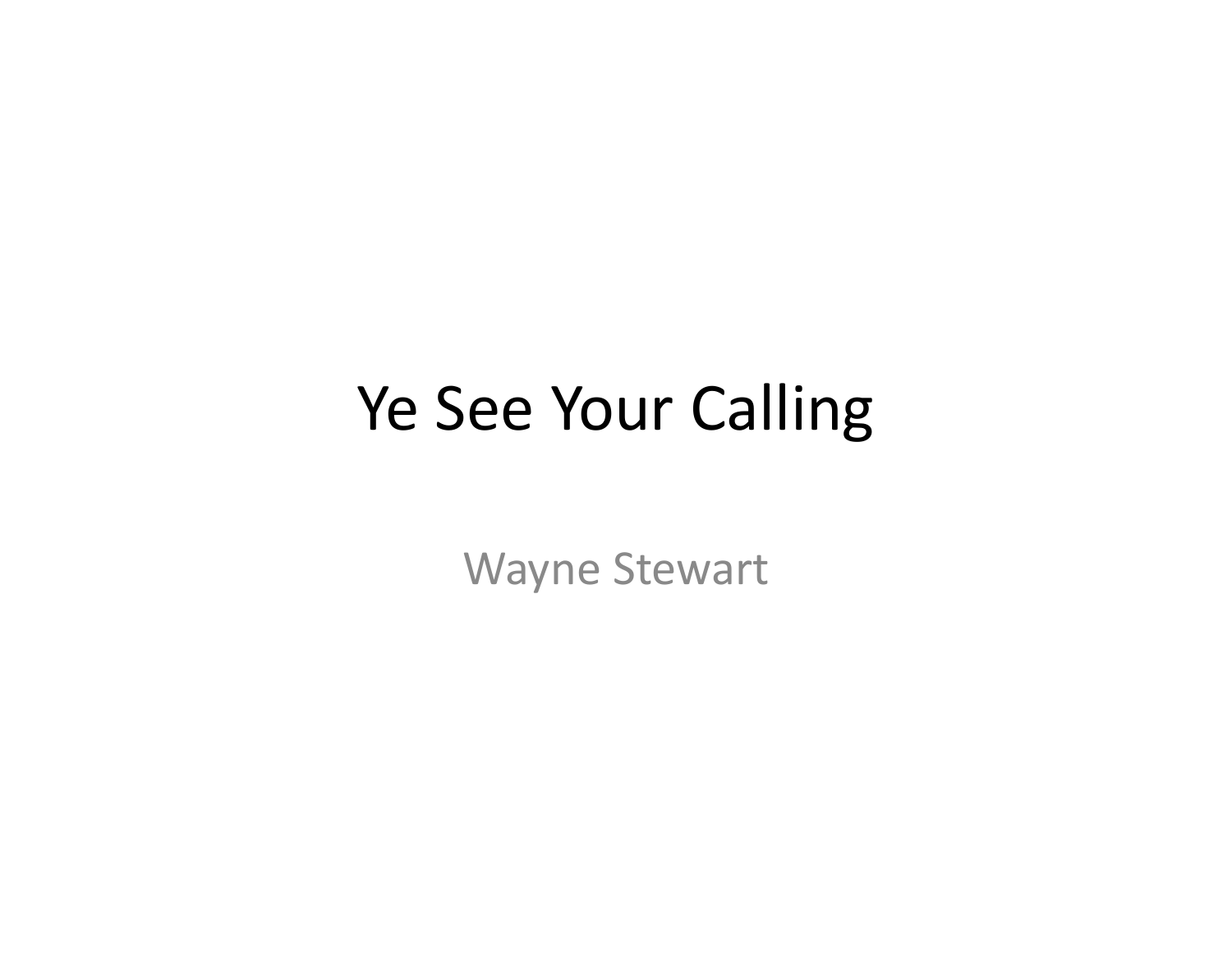

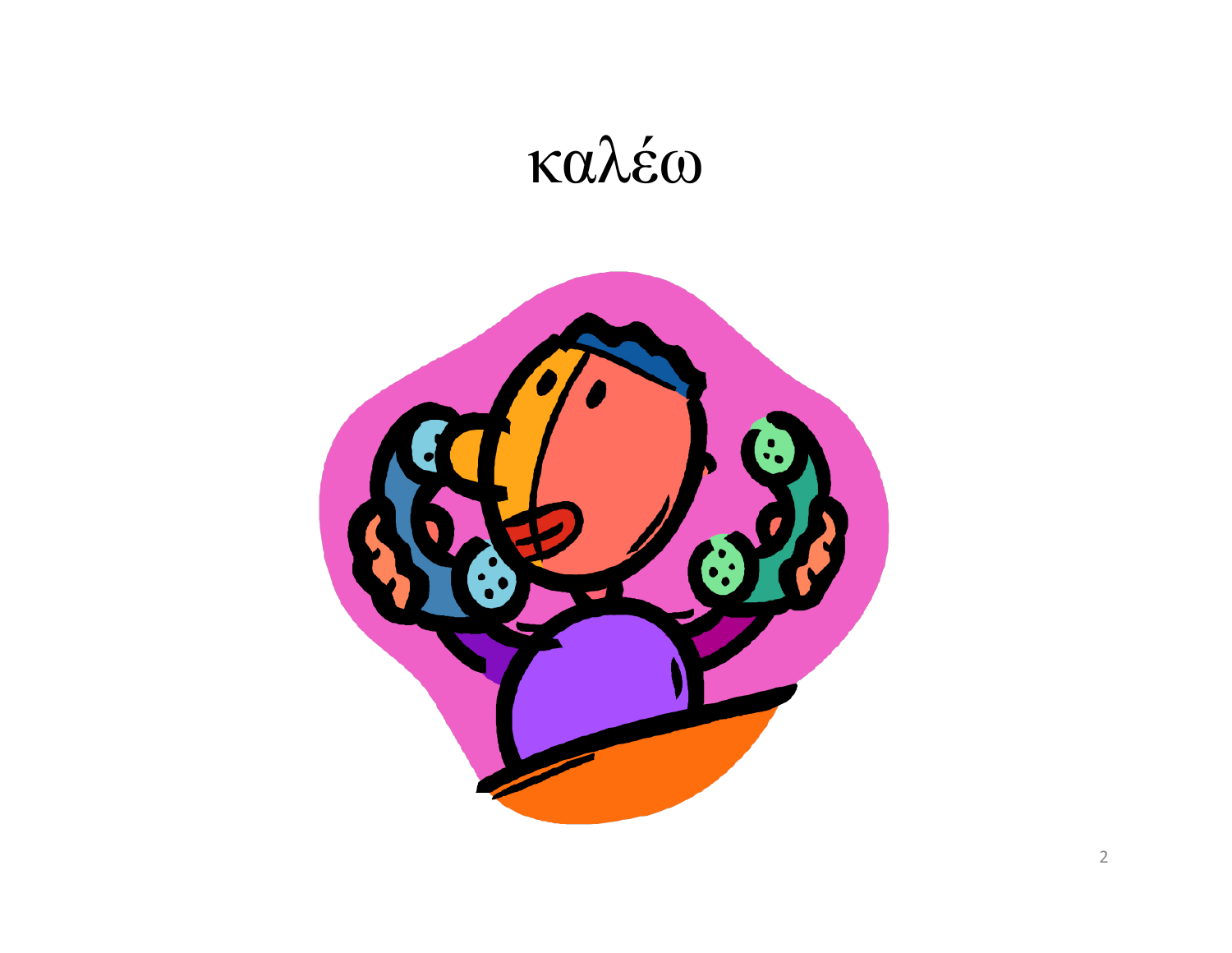## What?

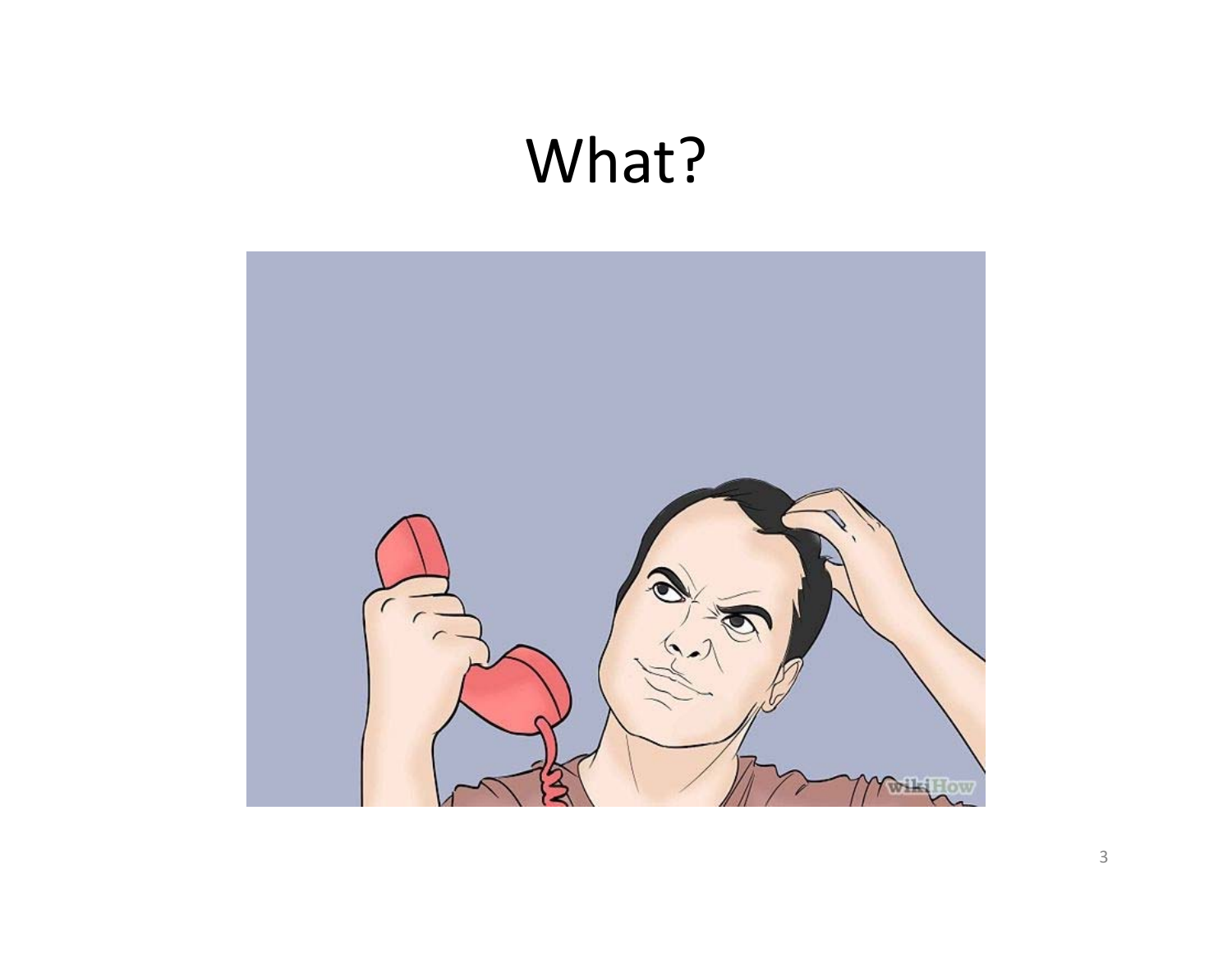## Three callings

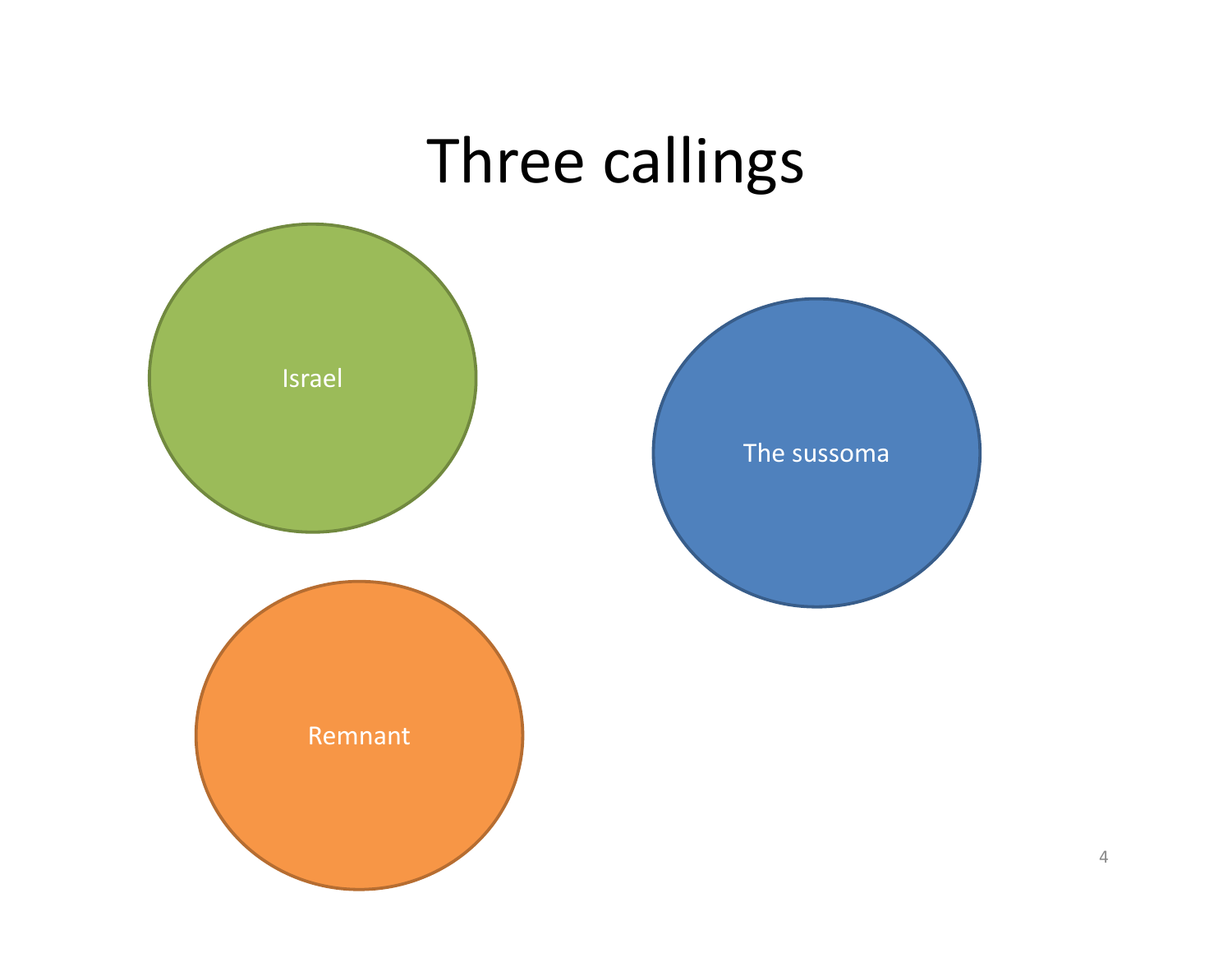## κλῆσις

Ro 11:29 For the gifts and calling <2821> of God are without repentance.

1Co 1:26 For ye see your calling <2821>, brethren, how that not many wise men after the flesh, not many mighty, not many noble, are called:

1Co 7:20 Let every man abide in the same calling <2821> wherein he was called.

Eph 1:18 The eyes of your understanding being enlightened; that ye may know what is the hope of his calling <2821>, and what the riches of the glory of his inheritance in the saints,

Eph 4:1 I therefore, the prisoner of the Lord, beseech you that ye walk worthy of the vocation <2821> wherewith ye are called,

Eph 4:4 There is one body, and one Spirit, even as ye are called in one hope of your calling <2821>;

Php 3:14 I press toward the mark for the prize of the high calling <2821> of God in Christ Jesus.

2Th 1:11 Wherefore also we pray always for you, that our God would count you worthy of this calling <2821>, and fulfil all the good pleasure of his goodness, and the work of faith with power:

2Ti 1:9 Who hath saved us, and called us with an holy calling <2821>, not according to our works, but according to his own purpose and grace, which was given us in Christ Jesus before the world began,

Heb 3:1 Wherefore, holy brethren, partakers of the heavenly calling <2821>, consider the Apostle and High Priest of our profession, Christ Jesus;

2Pe 1:10 Wherefore the rather, brethren, give diligence to make your calling <2821> and election sure: for if ye do these things, ye shall never fall:  $\qquad \qquad \qquad$  5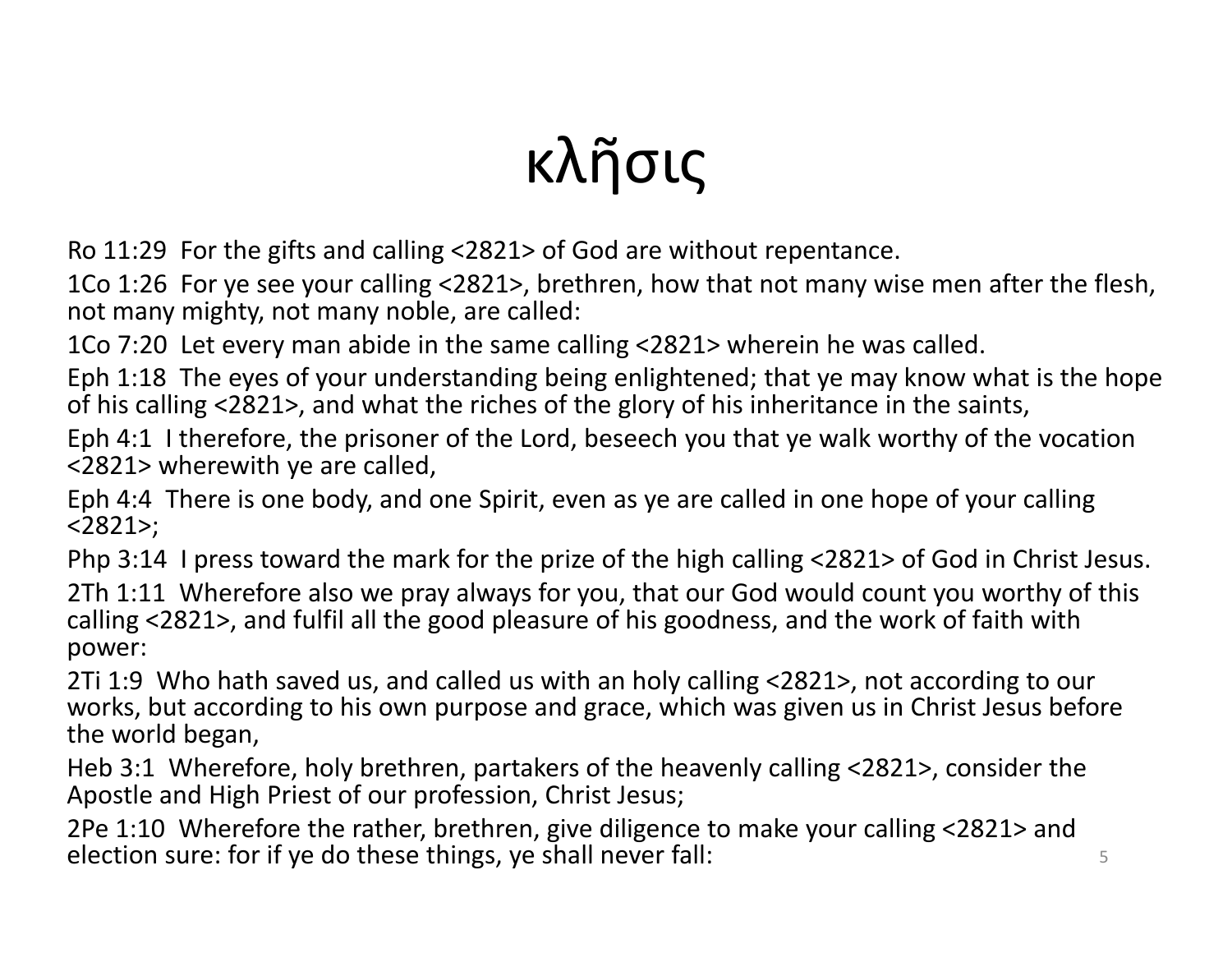κλητός

Mt 20:16 So the last shall be first, and the first last: for many be called <2822>, but few chosen.

Mt 22:14 For many are called <2822>, but few are chosen.

Ro 1:1 Paul, <sup>a</sup> servant of Jesus Christ, called <2822> to be an apostle, separated unto the gospel of God,

Ro 1:6 Among whom are ye also the called <2822> of Jesus Christ:

Ro 1:7 To all that be in Rome, beloved of God, called <2822> to be saints: Grace to you and peace from God our Father, and the Lord Jesus Christ.

Ro 8:28 And we know that all things work together for good to them that love God, to them who are the called <2822> according to his purpose.

1Co 1:1 Paul, called <2822> to be an apostle of Jesus Christ through the will of God, and Sosthenes our brother,

1Co 1:2 Unto the church of God which is at Corinth, to them that are sanctified in Christ Jesus, called <2822> to be saints, with all that in every place call upon the name of Jesus Christ our Lord, both theirs and ours:

1Co 1:24 But unto them which are called <2822>, both Jews and Greeks, Christ the power of God, and the wisdom of God.

Jude 1:1 Jude, the servant of Jesus Christ, and brother of James, to them that are sanctified by God the Father, and preserved in Jesus Christ, and called <2822>:

Re 17:14 These shall make war with the Lamb, and the Lamb shall overcome them: for he is Lord of lords, and King of kings: and they that are with him are called <2822>, and chosen, and faithful.  $^{\rm 6}$